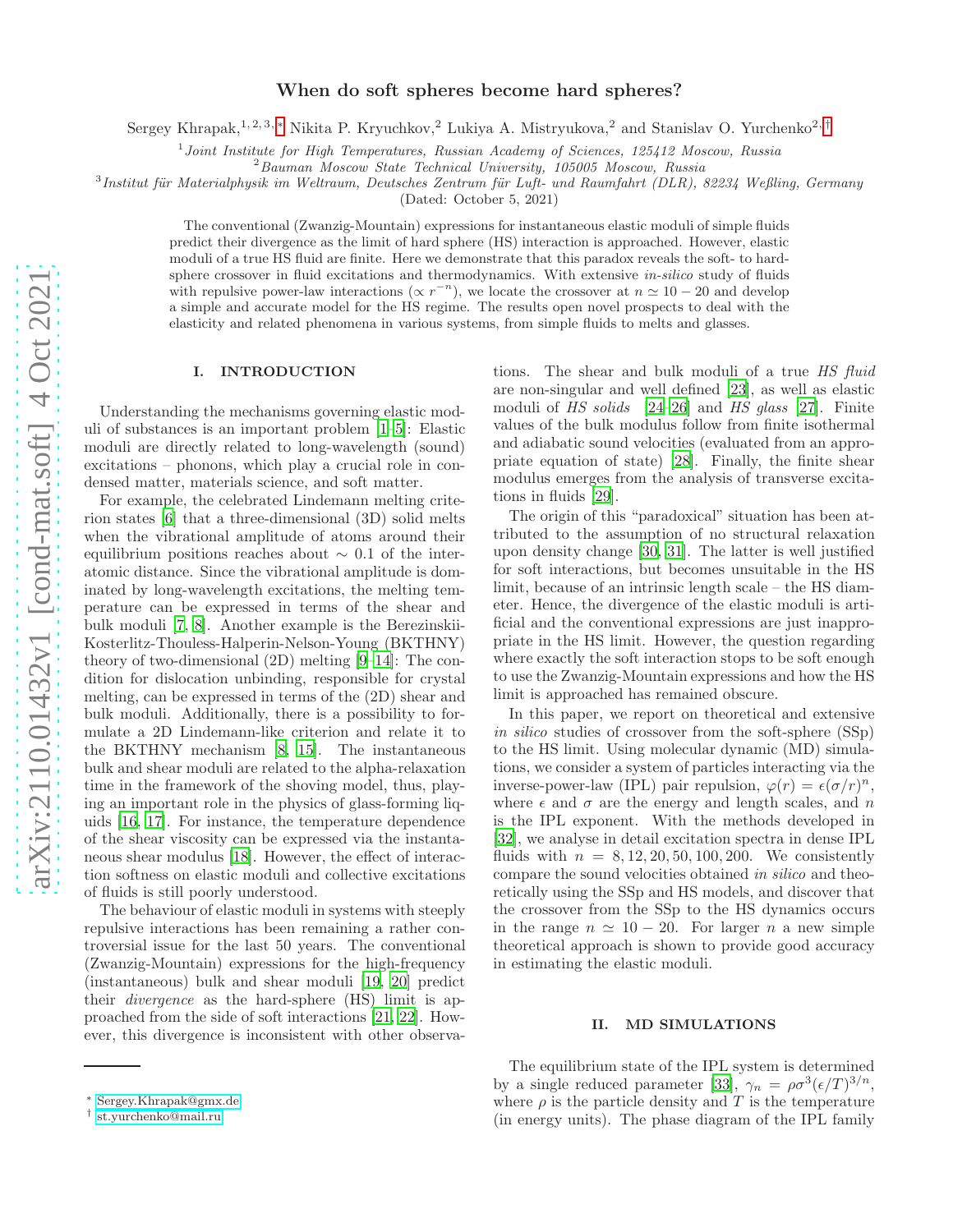

<span id="page-1-0"></span>FIG. 1. Phase diagram of the IPL system: The fluid-solid coexistence region is bounded by the solid curves [\[34,](#page-5-2) [35\]](#page-5-3); symbols denote the fluid state points studied in this work.

is sketched in Fig. [1,](#page-1-0) using available data [\[34,](#page-5-2) [35](#page-5-3)]. In the HS limit, the phase state is determined by the packing fraction,  $\eta = (\pi/6)\rho\sigma^3$ , with the freezing (melting) point at  $\eta_f \simeq 0.494$  ( $\eta_m \simeq 0.545$ ) [\[36](#page-5-4)]. The symbols in Fig. [1](#page-1-0) (cases A and B) denote the state points studied in this work.

We performed MD simulations of  $N = 10648$  particles in the canonical  $(NVT)$  ensemble with Nosé-Hoover thermostat and periodic boundary conditions in three dimensions. We used dimensionless units of energy, length, and mass ( $\epsilon = 1$ ,  $\sigma = 1$ , and  $m = 1$ ), a cutoff radius  $r_c = 7.5$ , and a numerical time step  $\Delta t = 5 \times 10^{-3} \sqrt{0.4/T}$ . All simulations were performed for  $2 \times 10^6$  time steps, us-ing the LAMMPS package [\[37\]](#page-5-5). The first  $5 \times 10^5$  steps were used for equilibration and the following steps for the analysis.

The excitation spectra were obtained using the procedures described in Refs. [\[32](#page-5-0), [38](#page-5-6)[–41\]](#page-5-7). First, we calculated the velocity current spectra [\[32,](#page-5-0) [42](#page-5-8)]:

$$
C_{L,T}(\mathbf{q},\omega) = \int dt \, e^{i\omega t} \text{Re}\,\langle j_{L,T}(\mathbf{q},t) j_{L,T}(-\mathbf{q},0) \rangle \,, \quad (1)
$$

where **q** and  $\omega$  are the wave-vector and the frequency,  $j_L = q(q \cdot j)/q^2$  and  $j_T = j - j_L$  are the longitudinal and transverse components of the current  $\mathbf{j}(\mathbf{q}, t)$  =  $N^{-1}\sum_s \mathbf{v}_s(t) \exp(i\mathbf{qr}_s(t)); \mathbf{v}_s(t) = \dot{\mathbf{r}}_s(t)$  is the velocity of s-th particle. In isotropic fluids the directional dependence vanishes,  $C_{L,T}(\mathbf{q},\omega) \equiv C_{L,T}(q,\omega)$ . The total current spectra  $C(q,\omega) = C_L(q,\omega) + 2C_T(q,\omega)$  were fitted at each  $q$ -value with the two-oscillator model [\[32](#page-5-0)]:

$$
C(q,\omega) \propto \frac{\Gamma_{\rm hf}}{(\omega - \omega_{\rm hf})^2 + \Gamma_{\rm hf}^2} + \frac{\Gamma_{\rm hf}}{(\omega + \omega_{\rm hf})^2 + \Gamma_{\rm hf}^2} + \frac{2\Gamma_{\rm lf}}{(\omega - \omega_{\rm lf})^2 + \Gamma_{\rm lf}^2} + \frac{2\Gamma_{\rm lf}}{(\omega + \omega_{\rm lf})^2 + \Gamma_{\rm lf}^2},
$$
(2)

where  $\omega_{\text{hf},\text{lf}}$  and  $\Gamma_{\text{hf},\text{lf}}$  are the frequencies and damping rates of the high- and low-frequency branches.

## III. RESULTS

The excitation spectra in fluids are shown in Fig. [2](#page-2-0) (a)- (c) and [2](#page-2-0) (d)-(f), for the state points of Cases A and B in Fig. [1.](#page-1-0) The low- and high-frequency dispersion curves shown in Figs. [2](#page-2-0) (a) and [2](#page-2-0) (d) behave similarly to those reported in Refs. [\[32,](#page-5-0) [39](#page-5-9)[–41](#page-5-7)]. In the long-wavelength limit, as usual, these branches are attributed to the longitudinal and transverse collective modes [\[32](#page-5-0), [41](#page-5-7)]. Remarkably, the branch  $\omega_{\text{lf}}$  behaves quasi-universally (in reduced units), being almost independent of the IPL exponent, in contrast to  $\omega_{\text{hf}}$ . Here, the reduced maximum frequency increases with  $n$ , demonstrating clear positive sound dispersion for  $n \gtrsim 20$ .

In Figs. [2](#page-2-0) (b), (c), (e), and (f), the ratio  $\omega/\Gamma$  of the real frequency to the damping rate for the high- and lowfrequency branches are shown to illustrate the quality factor of the oscillations. The horizontal dashed lines correspond to  $\omega/\Gamma = 1/\sqrt{3}$ , below which even oscillating modes with  $\omega \neq 0$  become overdamped [\[32,](#page-5-0) [38\]](#page-5-6);  $\omega/\Gamma = 0$  corresponds to the gapped excitations of the low-frequency (transverse) branch. The ratio  $\omega/\Gamma$  grows monotonically for transverse excitations in the intermediate q-regime and is systematically larger for softer potentials (smaller *n*). On the contrary, the factor  $\omega/\Gamma$  of the high-frequency branch has a maximum in the vicinity of  $qa \approx 1.1$  in the SSp regime (the position of the maximum correlates with the transition from the hydrodynamic regime to the individual particles limit [\[32\]](#page-5-0)), but drops monotonously with qa in the HS regime  $(n \geq 20)$ . The qualitative changes in the excitation spectra at  $n \approx 20$ , highlighted in Fig. [2,](#page-2-0) point to a crossover from soft- to hard-sphere fluid collective dynamics, revealed here for the first time, to our knowledge.

To analyse this crossover in detail, consider the longwavelength excitations in Fig. [2.](#page-2-0) The longitudinal (bulk) and transverse (shear) sound velocities are evaluated from

<span id="page-1-1"></span>
$$
c_s = \lim_{q \to 0} \frac{\partial \omega_{\rm hf}}{\partial q}, \qquad c_t = \lim_{q \to q_g + 0} \frac{\partial \omega_{\rm If}}{\partial q}, \qquad (3)
$$

where  $c_t$  is calculated near the gap in reciprocal space  $(q\text{-}gap)$ , corresponding to the minimum wave number  $q_g$ , below which  $\omega_{\text{lf}} = 0$ , and where typically  $\omega_{\text{lf}} \simeq c_t(q$  $q_g$ ) [\[32\]](#page-5-0). With the linear fitting [\(3\)](#page-1-1) of the MD excitation spectra (Fig. [2\)](#page-2-0), we have obtained the sound velocities.

The sound velocities deduced from MD simulation contain information about the instantaneous bulk and shear moduli [\[30](#page-4-21)] via the relations  $K_{\infty} = m \rho c_s^2$  and  $G_{\infty} = m\rho c_t^2$ , respectively. For repulsive interactions, including the HS limit, the instantaneous and adiabatic moduli are numerically close [\[30](#page-4-21), [31](#page-4-22), [43](#page-5-10)], and we do not distinguish between tham in the following. In the conventional SSp paradigm, the moduli are expressed via the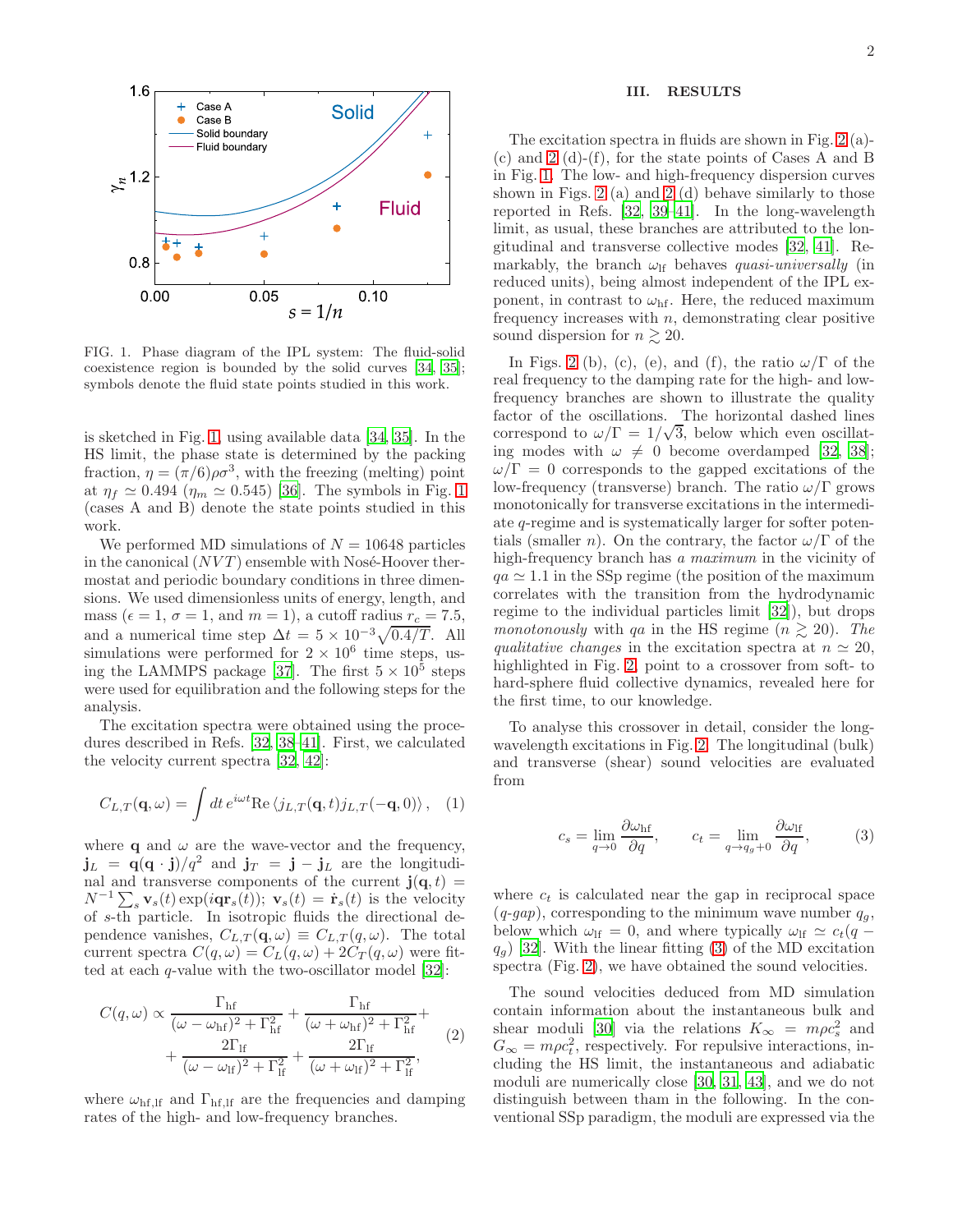

<span id="page-2-0"></span>FIG. 2. Collective excitation spectra in dense IPL fluids: The results are shown for state points of Cases A (a)-(c) and B (d)-(f) in Fig. [1.](#page-1-0) The high- and low-frequency branches in (a) and (d) correspond to the longitudinal and transverse modes in the long-wavelength limit. Here  $v_T = \sqrt{T/m}$  is the thermal velocity and  $a = (4\pi\rho/3)^{-1/3}$  is the Wigner-Seitz radius. The panels  $(b)$ , $(c)$  and  $(e)$ , $(f)$  show the ratios of the oscillation frequency to the damping rate for the high- and low-frequency branches. Below the grey dashed lines  $\omega/\Gamma = 1/\sqrt{3}$ , the branches become overdamped [\[32](#page-5-0)].

pair potential  $\varphi(r)$  and the RDF  $g(r)$  [\[19,](#page-4-11) [20\]](#page-4-12):

<span id="page-2-1"></span>
$$
G_{\infty} = \rho T + \frac{2\pi\rho^2}{15} \int_0^{\infty} dr \ r^3 g(r) \left[ r\varphi''(r) + 4\varphi'(r) \right],
$$
  
\n
$$
K_{\infty} = \frac{5}{3}\rho T + \frac{2\pi\rho^2}{9} \int_0^{\infty} dr \ r^3 g(r) \left[ r\varphi''(r) - 2\varphi'(r) \right].
$$
\n(4)

The first terms in expressions for  $G_{\infty}$  and  $K_{\infty}$  correspond to the kinetic (ideal gas) contribution, while the second ones are the configurational (excess) contribution,  $G_{\text{ex}}$  and  $K_{\text{ex}}$ , which are dominant in dense fluids. In IPL fluids  $G_{\text{ex}}$  and  $K_{\text{ex}}$  are directly related to the excess pressure  $P_{\text{ex}}$  as  $G_{\text{ex}} = (n-3)P_{\text{ex}}/5$  and  $K_{\text{ex}} = (n+3)P_{\text{ex}}/3$ .

The paradoxical divergence of elastic moduli now becomes particularly clear: As n increases,  $G_{\text{ex}}$  and  $K_{\text{ex}}$ diverge as  $\propto n$ , because  $P_{\text{ex}}$  remains finite in the HS limit. The spectra in Fig. [2,](#page-2-0) however, evidence that this is not the case and the actual elastic moduli ( $\propto c_s^2$  and  $c_t^2$ ) are finite. This proves that the SSp expressions [\(4\)](#page-2-1) become unsuitable at large n. But where exactly do soft spheres become not so soft any more?

To answer the question, we have constructed a simple HS asymptotic model for elastic moduli at large n. We start with the Carnahan-Starling (CS) equation of state [\[44](#page-5-11)] of the HS fluid. The pressure is written as

$$
P(\rho, T) = \rho T Z(\eta), \qquad Z(\eta) = \frac{1 + \eta + \eta^2 - \eta^3}{(1 - \eta)^3},
$$
 (5)

where  $Z(\eta)$  is the CS compressibility, and the effective HS packing fraction  $\eta$  depends on the effective HS diameter  $d_{\text{eff}}$  specified below. The adiabatic bulk modulus  $K_s$ follows straightforwardly from the factor  $Z$  [\[28,](#page-4-19) [45\]](#page-5-12):

<span id="page-2-2"></span>
$$
K_s = \rho T \left[ Z(\eta) + \eta dZ(\eta) / d\eta + \frac{2}{3} Z^2(\eta) \right].
$$
 (6)

For the shear modulus, we combine the expression for  $G_{\infty}$  derived by Miller [\[23](#page-4-15), [31\]](#page-4-22) with the approximation for  $g'(1)$  reported in Ref. [\[46\]](#page-5-13):

<span id="page-2-3"></span>
$$
G_{\infty} = \rho T \left[ 1 - \frac{8}{5} \eta g'(1) \right], \qquad g'(1) = -\frac{9\eta (1 + \eta)}{2(1 - \eta)^4}, \tag{7}
$$

where  $g'(1)$  denotes the reduced derivative at contact,  $g'(1) = \lim_{\epsilon \to 0} [dg(x)/dx]_{x=1+\epsilon}$  with  $x = r/d$ .

The final step is to determine the effective HS diameter  $d_{\text{eff}}$ . Several approximations have been proposed over the years, among the most familiar are those by Rowlinson; Barker and Henderson; and Stillinger [\[47](#page-5-14)[–50](#page-5-15)]. For the IPL potential they result in the generic condition

<span id="page-2-4"></span>
$$
d_{\text{eff}} = \mathcal{A}\sigma \left(\epsilon/T\right)^{1/n},\tag{8}
$$

where  $A$  is a numerical factor, which tends to unity as  $n \to \infty$ , but appears approximation-dependent at finite n. In the considered case the Rowlinson and Barker and Henderson (RBH) approximations coincide and we get  $A = \Gamma(1 - 1/n)$ . Stillinger approximation yields  $\mathcal{A} = (1/\ln 2)^{1/n}$ . Yet another approximation, which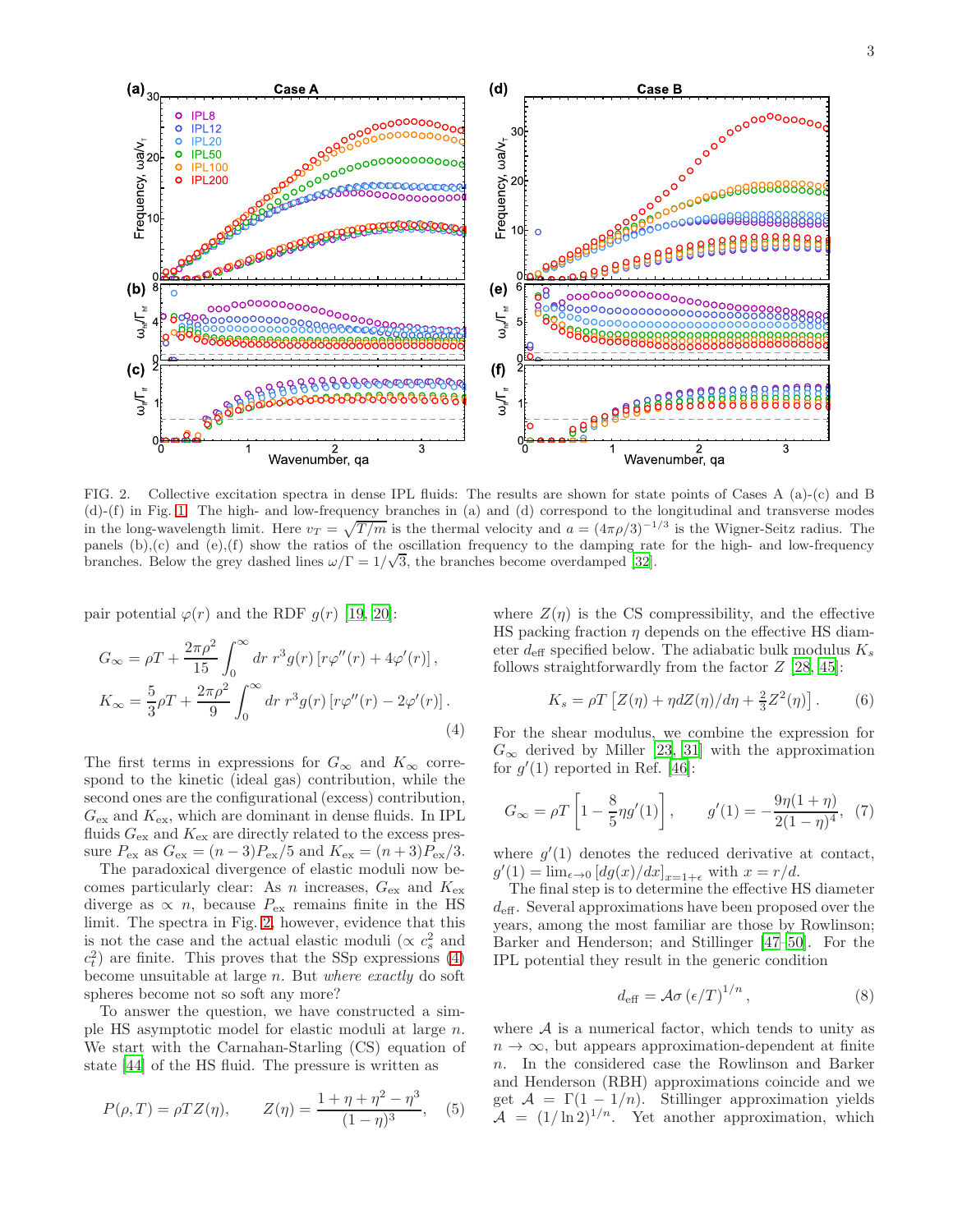

<span id="page-3-0"></span>FIG. 3. Reduced longitudinal sound velocity  $c_s/v_T$  versus the softness parameter  $s = 1/n$  of the IPL fluids for Case A (a) and Case B (b). Symbols correspond to results from MD simulation. The dashed and solid curves correspond to the SSp and the best HS asymptote, [\(4\)](#page-2-1) and [\(6\)](#page-2-2), respectively. Two additional dash-dotted curves in the HS regime correspond to the effective HS diameters estimated using RBH (upper) and Stillinger (lower) approaches.

appears particularly suitable for the problem at hand, results from equating the potential interaction energy at  $d_{\text{eff}}$  to the average kinetic energy 3T/2, resulting in  $A = (2/3)^{1/n}$ . For a given effective HS diameter, the sound velocities are evaluated from  $c_s = \sqrt{K_s/\rho m}$  and  $c_t = \sqrt{G_{\infty}/\rho m}$  using Eqs. [\(6\)](#page-2-2) and [\(7\)](#page-2-3).

The theoretical and MD results are compared in Figs. [3](#page-3-0) and [4,](#page-3-1) showing our main result. Here, the sound velocities expressed in units of the thermal velocity  $v_T =$  $\sqrt{T/m}$ , are plotted. The dashed curves correspond to SSp (Zwanzig-Mountain) expressions, illustrating their range of suitability. The SSp description fails at  $n \approx 20$ , if judged from  $c_s$  in Fig. [3](#page-3-0) and at  $n \approx 10$  if considering  $c_t$  in Fig. [4.](#page-3-1) The red solid curves correspond to the HS asymptote with the effective HS diameter evaluated from Eq. [\(8\)](#page-2-4) with  $\mathcal{A} = (2/3)^{1/n}$  (other approaches converge to the same result at  $n \to \infty$ , but somewhat overestimate elastic moduli at finite n).

#### IV. DISCUSSION

Our results can be useful to better understand a broad range of previous studies, suggest future research directions, and are not limited to model IPL fluids. In dense fluids, the motion of an atom is dominated by repulsion from its nearest neighbors. Hence, the system properties are mainly governed by the shape of the interaction potential in a relatively narrow range of distances, near the average interparticle separation [\[51](#page-5-16), [52\]](#page-5-17). In this region, the (extended) IPL potential can accurately fit the actual potential [\[53\]](#page-5-18). The fit defines an effective IPL exponent  $n_{\text{eff}}$ , regulating the effective softness of the actual interaction.



<span id="page-3-1"></span>FIG. 4. Reduced transverse sound velocity,  $c_t/v_T$  versus the softness parameter of the IPL fluid. The HS asymptotes are calculated using Eq. [\(7\)](#page-2-3). Other notation is the same as in Fig. [3.](#page-3-0)

For example, the typical effective IPL exponent for the Lennard-Jones (LJ) potential, describing liquified noble gasses, is  $n_{\text{eff}} \simeq 18$  (at moderate densities) [\[54](#page-5-19)]: This might appear to be surprising, but the reason is that the attractive  $(\propto r^{-6})$  term of the LJ potential makes its repulsive short-range branch considerably steeper than just the  $\propto r^{-12}$  repulsive term. Only at high densities  $n_{\text{eff}}$ approaches 12 [\[53\]](#page-5-18). This should be kept in mind when analysing instantaneous elastic moduli (in particular, the shear modulus) in liquified noble gasses [\[55](#page-5-20)]. The same obviously applies to generalized LJ  $m-n$  potentials, in particular at  $m > 12$ .

In many liquid metals, the interactions can be approximated by the IPL potential. Extensive density functional theory (DFT) calculations of 58 liquid elements at their triple points demonstrate that most metallic elements exhibit strong correlations between virial and potential energy and thus obey "hidden scale invariance" even at these relatively low densities [\[56](#page-5-21)]. The structure and phase diagrams of many such elements are consistent with the IPL model. Typical DFT computed density scaling exponents yield  $n_{\text{eff}} \lesssim 10$ . However, in some cases  $n_{\text{eff}}$  are quite large. For instance, for Rh, Cd, Os, Ir, and Pt we observe  $n_{\text{eff}} \gtrsim 15$  with an extreme value  $n_{\text{eff}} \simeq 23.7$  for Au [\[56\]](#page-5-21). A careful account of elastic properties of these systems is warranted.

Recently, a microscopic model for the temperature dependence of the shear viscosity and fragile-strong behavior of liquid metals in the supercooled regime has been developed by combining the shoving model with the SSp expression for  $G_{\infty}$  [\[18](#page-4-10)]. The repulsion steepness of the interaction potential has emerged as the crucial parameter governing the glass fragility, which has been shown to increase monotonously with the repulsion steepness. This result is heavily based on the SSp expression for  $G_{\infty}$ , and can be naturally tested with a more appropriate expression for  $G_{\infty}$  in the regime of steep HS-like interactions.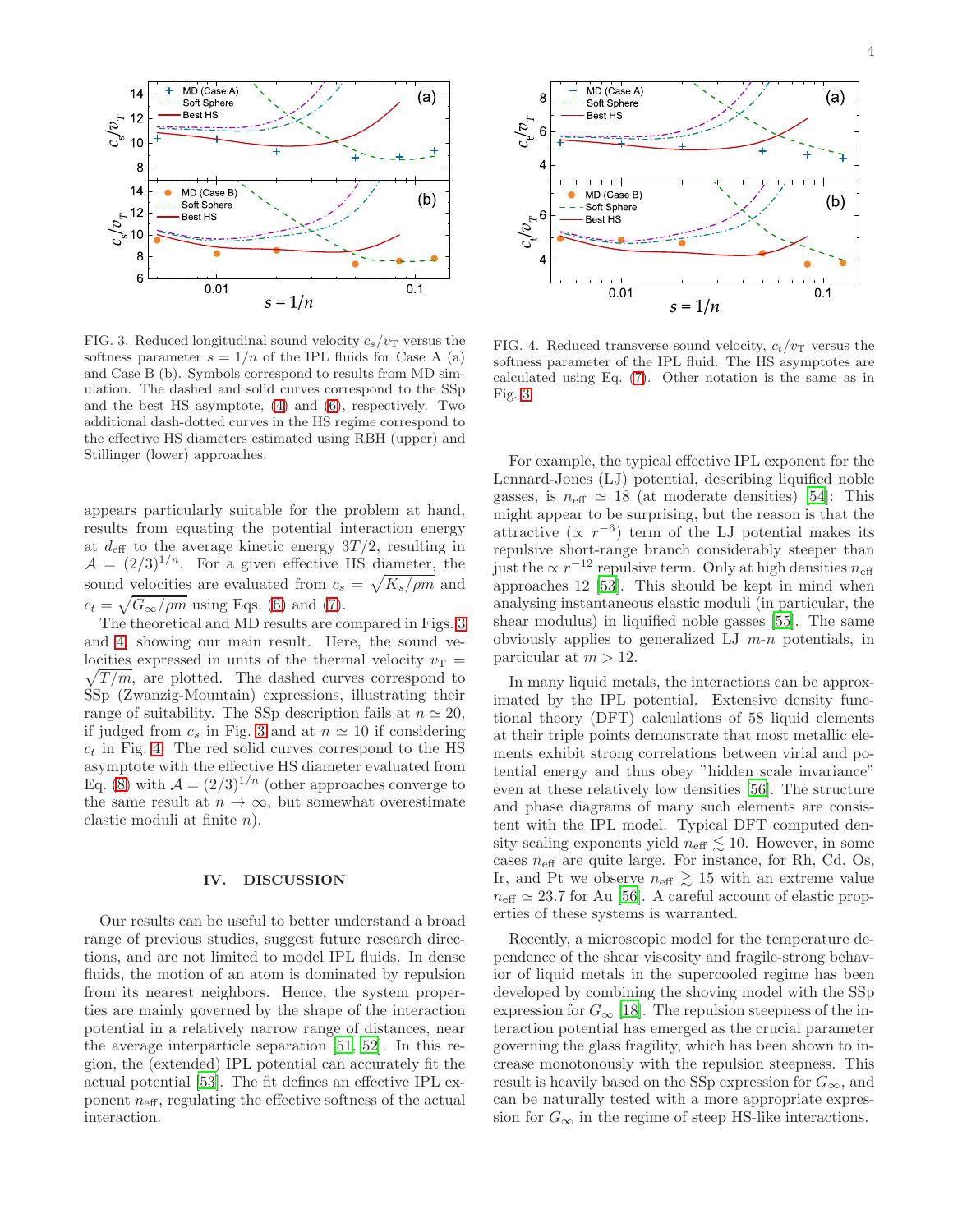### V. CONCLUSION

To conclude, the comprehensive analysis of different approximations for classical liquids, considered from macroscopic (elastic properties) and microscopic (excitation spectra) points of view, clearly reveals when soft spheres become hard spheres. The results have allowed us to unravel the paradoxical divergences of classical Zwanzig-Mountain formulas and to determine the range of their suitability, providing a useful input for future

- <span id="page-4-0"></span>[1] T. G. Mason and D. A. Weitz, "Optical measurements of frequency-dependent linear viscoelastic moduli of complex fluids," Phys. Rev. Lett. 74[, 1250–1253 \(1995\).](http://dx.doi.org/10.1103/physrevlett.74.1250)
- [2] Tadashi Kokubo, Hyun-Min Kim, and Masakazu Kawashita, "Novel bioactive materials with different mechanical properties," Biomaterials 24[, 2161–2175 \(2003\).](http://dx.doi.org/ 10.1016/s0142-9612(03)00044-9)
- [3] Thomas G. Mason, "Estimating the viscoelastic moduli of complex fluids using the generalized stokes-einstein equation," Rheologica Acta 39[, 371–378 \(2000\).](http://dx.doi.org/10.1007/s003970000094)
- [4] Jeppe C. Dyre, "Colloquium: The glass transition and elastic models of glass-forming liquids," [Rev. Mod. Physics](http://dx.doi.org/10.1103/revmodphys.78.953) 78, 953–972 (2006).
- <span id="page-4-1"></span>[5] S.V. Nemilov, "Interrelation between shear modulus and the molecular parameters of viscous flow for glass forming liquids," [J. Non-Cryst. Solids](http://dx.doi.org/10.1016/j.jnoncrysol.2006.04.001) 352, 2715–2725 (2006).
- <span id="page-4-2"></span>[6] F. Lindemann, "The calculation of molecular vibration frequencies," Z. Phys. 11, 609 (1910).
- <span id="page-4-3"></span>[7] U. Buchenau, R. Zorn, and M. A. Ramos, "Probing cooperative liquid dynamics with the mean square displacement," Phys. Rev. E 90[, 042312 \(2014\).](http://dx.doi.org/ 10.1103/physreve.90.042312)
- <span id="page-4-4"></span>[8] S. A. Khrapak, "Lindemann melting criterion in two dimensions," [Phys. Rev. Research](http://dx.doi.org/ 10.1103/PhysRevResearch.2.012040) 2, 012040(R) (2020).
- <span id="page-4-5"></span>[9] J M Kosterlitz and D J Thouless, "Ordering, metastability and phase transitions in two-dimensional systems," J. Phys. C 6[, 1181–1203 \(1973\).](http://dx.doi.org/10.1088/0022-3719/6/7/010)
- [10] David R. Nelson and B. I. Halperin, "Dislocation-mediated melting in two dimensions," Phys. Rev. B 19[, 2457–2484 \(1979\).](http://dx.doi.org/ 10.1103/physrevb.19.2457)
- [11] A. P. Young, "Melting and the vector coulomb gas in two dimensions," Phys. Rev. B 19[, 1855–1866 \(1979\).](http://dx.doi.org/ 10.1103/physrevb.19.1855)
- [12] V. L. Berezinskii, "Destruction of long-range order in one-dimensional and 2-dimensional systems having a continuous symmetry group 1 - classical systems," J. Exp. Theor. Phys. 32, 493 (1971).
- [13] John Michael Kosterlitz, "Nobel lecture: Topological defects and phase transitions," [Rev. Mod. Phys.](http://dx.doi.org/10.1103/revmodphys.89.040501) 89, 040501 (2017).
- <span id="page-4-6"></span>[14] V N Ryzhov, E E Tareyeva, Yu D Fomin, and E N Tsiok, "Berezinskii – kosterlitz – thouless transition and twodimensional melting," Phys.-Usp. 60[, 857–885 \(2017\).](http://dx.doi.org/10.3367/ufne.2017.06.038161)
- <span id="page-4-7"></span>[15] Sergey Khrapak, "Note: Melting criterion for soft particle systems in two dimensions," J. Chem. Phys. 148[, 146101 \(2018\).](http://dx.doi.org/ 10.1063/1.5027201)
- <span id="page-4-8"></span>[16] Jeppe C. Dyre and Niels Boye Olsen, "Landscape equivalent of the shoving model," Phys. Rev. E 69[, 042501 \(2004\).](http://dx.doi.org/ 10.1103/physreve.69.042501)

studies of fluids and glasses, from atomic to macromolecular systems.

## ACKNOWLEDGEMENT

We would like to thank V. Nosenko and M. Schwabe for careful reading of the manuscript. N.P.K. and S.O.Y. are grateful to BMSTU State Assignment for infrastructural support. Analysis of the effect of interaction steepness on collective modes in fluids was supported by the Russian Science Foundation, Grant No. 20-12-00356.

- <span id="page-4-9"></span>[17] Jeppe C. Dyre and Wei Hua Wang, "The instantaneous shear modulus in the shoving model," J. Chem. Phys. 136[, 224108 \(2012\).](http://dx.doi.org/ 10.1063/1.4724102)
- <span id="page-4-10"></span>[18] G. Chevallard, K. Samwer, and A. Zaccone, "Atomicscale expressions for viscosity and fragile-strong behavior in metal alloys based on the zwanzig-mountain formula," [Phys. Rev. Research](http://dx.doi.org/ 10.1103/physrevresearch.2.033134) 2, 033134 (2020).
- <span id="page-4-11"></span>[19] Robert Zwanzig and Raymond D. Mountain, "High-frequency elastic moduli of simple fluids," J. Chem. Phys. 43[, 4464–4471 \(1965\).](http://dx.doi.org/10.1063/1.1696718)
- <span id="page-4-12"></span>[20] P Schofield, "Wavelength-dependent fluctuations in classical fluids: I. the long wavelength limit," Proc. Phys. Soc. 88[, 149–170 \(1966\).](http://dx.doi.org/10.1088/0370-1328/88/1/318)
- <span id="page-4-13"></span>[21] H. L. Frisch, "High frequency linear response of classical fluids," Phys. 2[, 209–215 \(1966\).](http://dx.doi.org/ 10.1103/physicsphysiquefizika.2.209)
- <span id="page-4-14"></span>[22] D. M. Heyes and P. J. Aston, "Elastic moduli of simple fluids with steeply repulsive potentials," J. Chem. Phys. 100[, 2149–2153 \(1994\).](http://dx.doi.org/ 10.1063/1.466511)
- <span id="page-4-15"></span>[23] Bruce N. Miller, "Elastic moduli of a fluid of rigid spheres," J. Chem. Phys. 50[, 2733–2740 \(1969\).](http://dx.doi.org/ 10.1063/1.1671437)
- <span id="page-4-16"></span>[24] Daan Frenkel and Anthony J. C. Ladd, "Elastic constants of hard-sphere crystals," Phys. Rev. Lett. 59[, 1169–1169 \(1987\).](http://dx.doi.org/ 10.1103/physrevlett.59.1169)
- [25] Karl J. Runge and Geoffrey V. Chester, "Monte carlo determination of the elastic constants of the hard-sphere solid," Phys. Rev. A 36[, 4852–4858 \(1987\).](http://dx.doi.org/10.1103/physreva.36.4852)
- <span id="page-4-17"></span>[26] Brian B. Laird, "Weighted-density-functional theory calculation of elastic constants for face-centeredcubic and body-centered-cubic hard-sphere crystals," J. Chem. Phys. 97[, 2699–2704 \(1992\).](http://dx.doi.org/10.1063/1.463059)
- <span id="page-4-18"></span>[27] H Löwen, "Elastic constants of the hardsphere glass: a density functional approach," [J. Phys.: Condens. Matter](http://dx.doi.org/10.1088/0953-8984/2/42/024) 2, 8477–8484 (1990).
- <span id="page-4-19"></span>[28] Yaakov Rosenfeld, "Sound velocity in liquid metals and the hard-sphere model," [J. Phys.: Condens. Matter](http://dx.doi.org/ 10.1088/0953-8984/11/10/002) 11, L71–L74 (1999).
- <span id="page-4-20"></span>[29] Taras Bryk, Adrian Huerta, V. Hordiichuk, and A. D. Trokhymchuk, "Non-hydrodynamic transverse collective excitations in hard-sphere fluids," J. Chem. Phys. 147[, 064509 \(2017\).](http://dx.doi.org/ 10.1063/1.4997640)
- <span id="page-4-21"></span>[30] Sergey Khrapak, Boris Klumov, and Lenaic Couedel, "Collective modes in simple melts: Transition from soft spheres to the hard sphere limit," Sci. Reports 7, 7985 (2017).
- <span id="page-4-22"></span>[31] Sergey Khrapak, "Elastic properties of dense hard-sphere fluids," Phys. Rev. E 100[, 032138 \(2019\).](http://dx.doi.org/ 10.1103/physreve.100.032138)